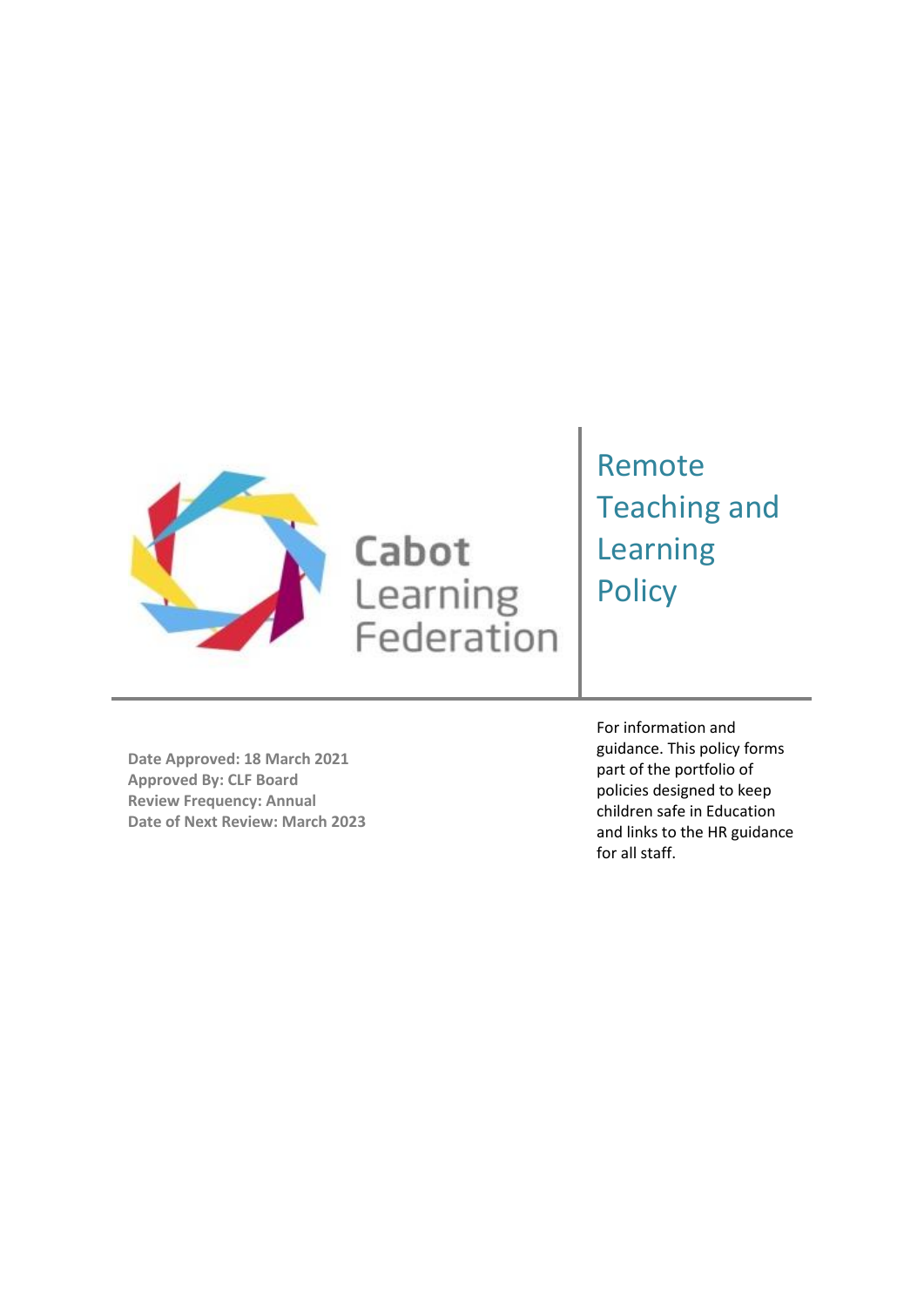

## <span id="page-1-0"></span>**History of most recent Policy changes**

| <b>Date</b>      | Page                              | <b>Change</b>                                                                              | Origin of Change e.g. TU request,<br><b>Change in legislation</b>   |
|------------------|-----------------------------------|--------------------------------------------------------------------------------------------|---------------------------------------------------------------------|
| Date             | ${\sf E.g.}$<br>Whole<br>Document | Detail of change                                                                           | Reason for change                                                   |
| March<br>2021    | Whole<br>document                 | <b>Implementation of Policy</b>                                                            | Review due to the impact of the<br>pandemic and national lockdowns. |
| February<br>2022 | Whole<br>document                 | Review of policy in line with schedule<br>and Equalities Impact Assessment<br>carried out. | Update in line with annual review.                                  |
|                  |                                   |                                                                                            |                                                                     |
|                  |                                   |                                                                                            |                                                                     |
|                  |                                   |                                                                                            |                                                                     |
|                  |                                   |                                                                                            |                                                                     |
|                  |                                   |                                                                                            |                                                                     |
|                  |                                   |                                                                                            |                                                                     |
|                  |                                   |                                                                                            |                                                                     |
|                  |                                   |                                                                                            |                                                                     |
|                  |                                   |                                                                                            |                                                                     |
|                  |                                   |                                                                                            |                                                                     |

# <span id="page-1-1"></span>**Equalities Impact Screening**

An Equalities Impact Assessment was carried out in February 2022.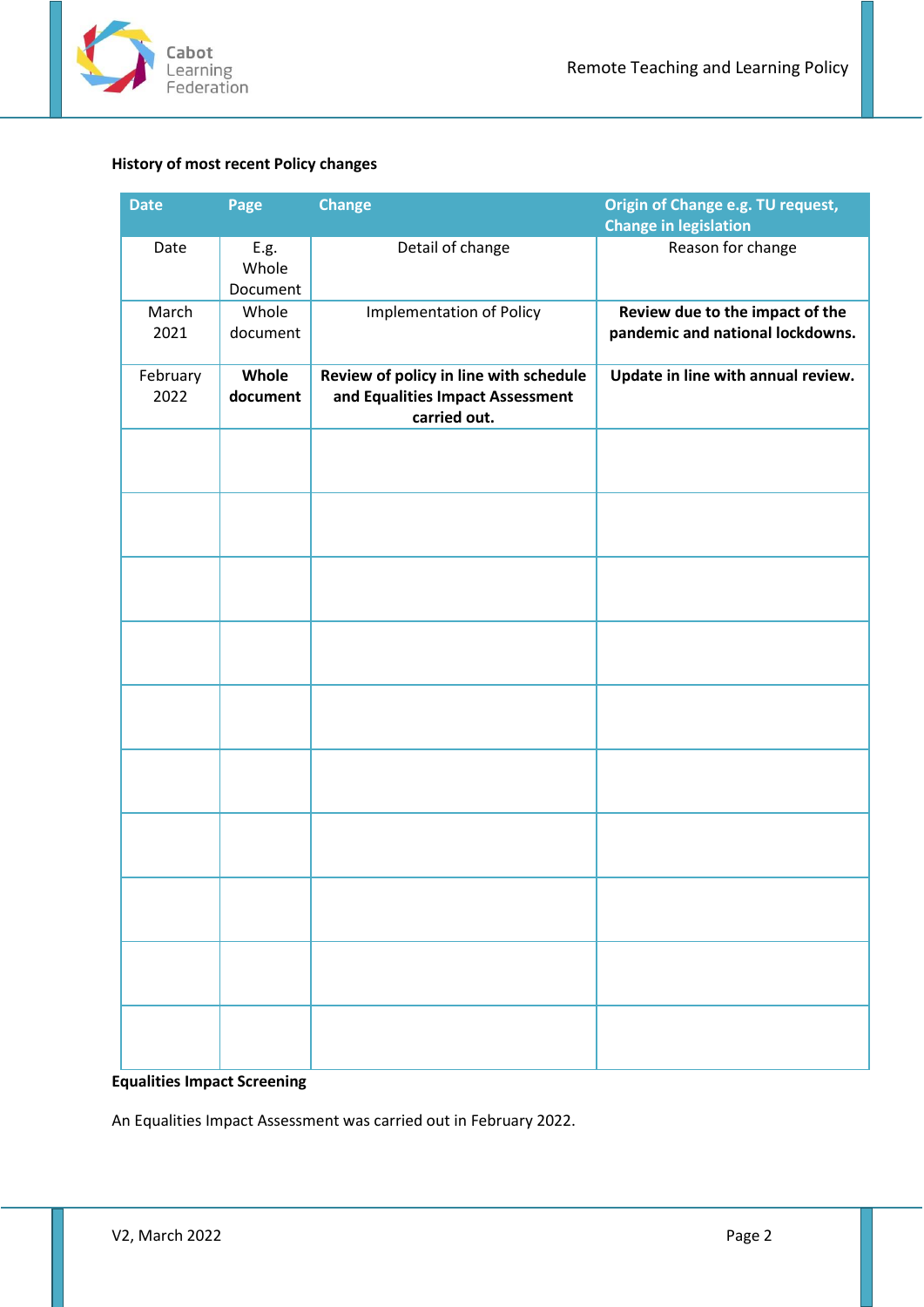

## <span id="page-2-0"></span>**Contents**

| 1                                                                             |                                                                                   |  |  |  |
|-------------------------------------------------------------------------------|-----------------------------------------------------------------------------------|--|--|--|
| 2                                                                             |                                                                                   |  |  |  |
| 3                                                                             |                                                                                   |  |  |  |
| 4                                                                             |                                                                                   |  |  |  |
| 5                                                                             |                                                                                   |  |  |  |
| 6                                                                             |                                                                                   |  |  |  |
| 7                                                                             |                                                                                   |  |  |  |
| 8                                                                             |                                                                                   |  |  |  |
| 9                                                                             |                                                                                   |  |  |  |
| 10                                                                            |                                                                                   |  |  |  |
| 11                                                                            |                                                                                   |  |  |  |
| 12                                                                            | Support for pupils with SEND, EAL and other specific learning enhancement needs 9 |  |  |  |
| 13                                                                            |                                                                                   |  |  |  |
| 14                                                                            |                                                                                   |  |  |  |
| 15                                                                            |                                                                                   |  |  |  |
| Appendix 1 - Remote Learning Agreement   Primary Error! Bookmark not defined. |                                                                                   |  |  |  |
|                                                                               |                                                                                   |  |  |  |
| Appendix 3 Technical support when using Teams Error! Bookmark not defined.    |                                                                                   |  |  |  |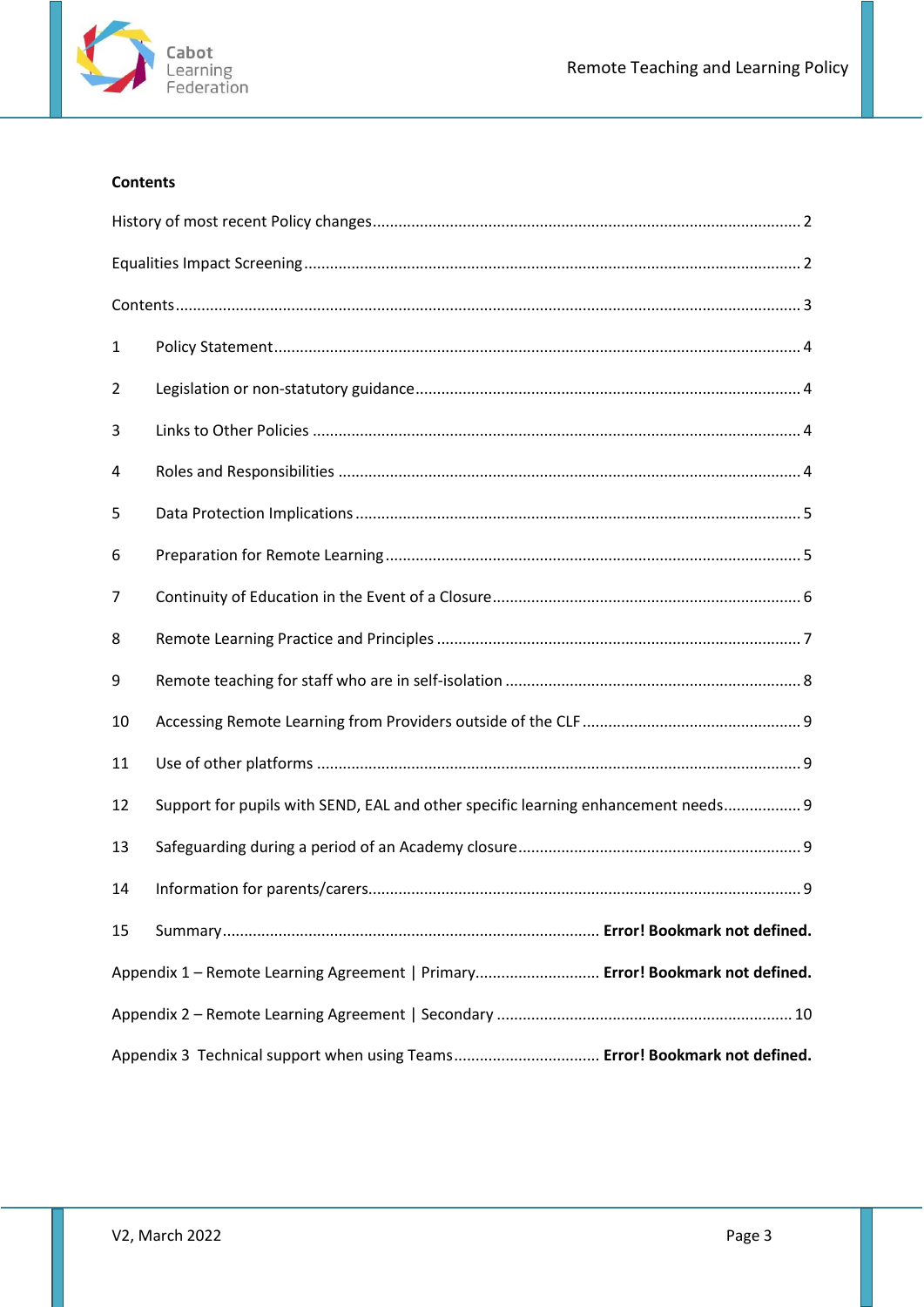

#### <span id="page-3-0"></span>**Policy Statement**

1.1 This policy aims to set out Bristol Metropolitan Academy's approach to educating pupils who cannot be educated on site. There are occasions where the Academy will need to close due to events such as (but not limited to) a pandemic, power loss or extreme weather. The policy also covers the ongoing education of students who cannot be on site when the Academy is open but are able to continue with their education offsite, and this includes individual students, bubbles or year groups that need to self-isolate. Additionally, this policy outlines the practices and procedures in place for staff in self-isolation, who are otherwise healthy and able to continue with teaching, setting, marking and providing feedback on pupil work as part of their usual duties.

#### <span id="page-3-1"></span>**2 Legislation or non-statutory guidance**

https://www.gov.uk/government/publications/remote-education-good-practice/remote-educationgood-practice

https://get-help-with-remote-education.education.gov.uk/statutory-obligations.html

#### <span id="page-3-2"></span>**3 Links to Other Policies**

3.1 This policy should be read in conjunction with the Online safety policy, Remote Education documents and procedures, Acceptable Use policy, Data Protection Policy and HR Employment Manual.

#### <span id="page-3-3"></span>**4 Roles and Responsibilities**

| Role                      | <b>Name</b>          | <b>Responsibility</b> |
|---------------------------|----------------------|-----------------------|
| <b>Board Member</b>       |                      |                       |
| The CLF Board is          |                      |                       |
| responsible for           |                      |                       |
| approving this policy.    |                      |                       |
| Academy Council           | Clare Ryder          |                       |
| The Academy Council is    |                      |                       |
| responsible for           |                      |                       |
| monitoring the            |                      |                       |
| implementation and        |                      |                       |
| application of this       |                      |                       |
| policy.                   |                      |                       |
| Link Academy Councillor   | Clare Ryder          |                       |
|                           |                      |                       |
| <b>Executive Team</b>     | Wendy Hellin         |                       |
| Principal                 | Cameron Shaw         |                       |
| <b>Operations Manager</b> | Tania Caulfield      |                       |
| Any other key personnel   | Sarah Mapstone - DSL |                       |
| such as DSL, SENCO etc    | Nicolas Phelps-      |                       |
|                           | Sendco               |                       |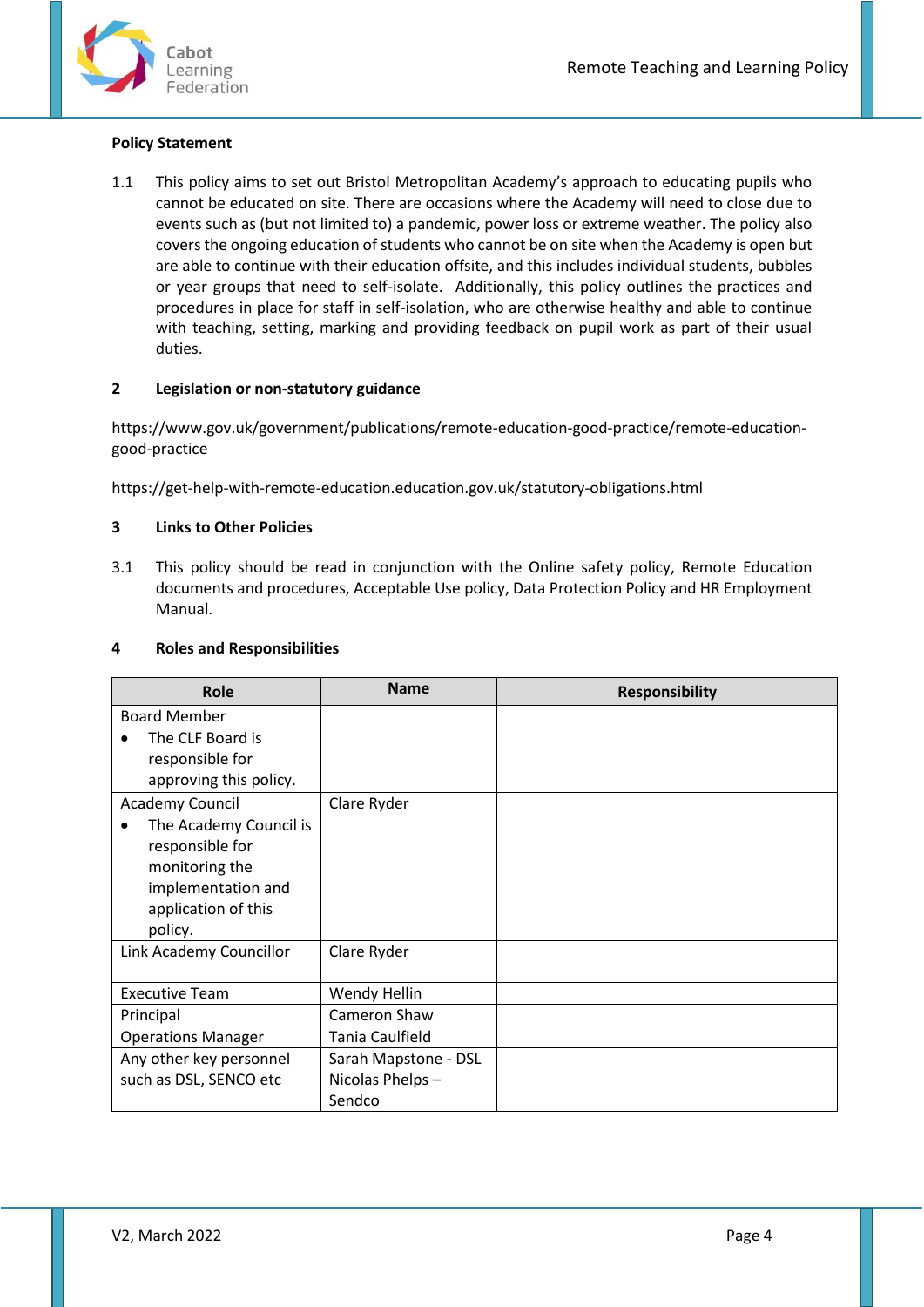

#### <span id="page-4-0"></span>**5 Data Protection Implications**

Staff should ensure they consider the implications of the Data Protection Policy and Privacy notices – the following summary is included in the Remote Education guidance which has been shared with all staff.

#### **Summary**

#### **Establish clear and consistent privacy and security settings**

Video conferencing technology, like any use of personal data, must be transparent. Privacy Notices should be refreshed to ensure use of the technology is adequately referenced. Make use of the available privacy and security features, including restricting access to meetings using passwords, controlling when people can join the meeting or controlling who is allowed to share their screens. Think about who and how you share the meeting ID or password. Provide employees with clear advice on which features to use and how.

#### **Establish a preferred supplier for video conferencing**

Organisations should select a video conferencing platform that matches their policies.

#### **Ensure video conference software is kept up-to-date?**

Software must be kept up-to-date. Where video conferencing services are accessed via a web browser, make sure the browser is kept up to date too.

#### <span id="page-4-1"></span>**6 Preparation for Remote Learning**

6.1 Preparation and planning for remote learning has already taken place within Bristol Metropolitan Academy. The practices and procedures in place will be subject to regular review and further development to ensure continual improvement to the remote offer.

#### 6.2 Bristol Metropolitan Academy will be proactive in ensuring that:

- Staff, where relevant to their role, have access to Home Access, Microsoft Outlook, SIMS, CPOMS, Show My Homework, Seneca, SENSO and other online platforms as necessary for each individual.
- Students/pupils within classes have access to Microsoft Teams, Home Access, Seneca, Show My Homework and Microsoft Outlook and any other learning platforms as applicable to each Academy.
- Students/pupils and parents/carers will receive support in accessing IT Systems and platforms where possible, including refreshers and reminders on how to log on, how to reset passwords and who to contact for support.
- Staff are familiar with the main functions of all relevant online platforms.
- Staff have the ability to upload lessons and learning to MS Teams, Show My Homework, SeeSaw, Tapestry, WordPress and other sites as applicable.
- Staff laptops all have Senso as a function on laptops, which helps monitor student/pupil activity
- Parents/Carers and students are made aware in advance of the arrangements in place for the continuity of education. The DfE placed a requirement on schools to share arrangements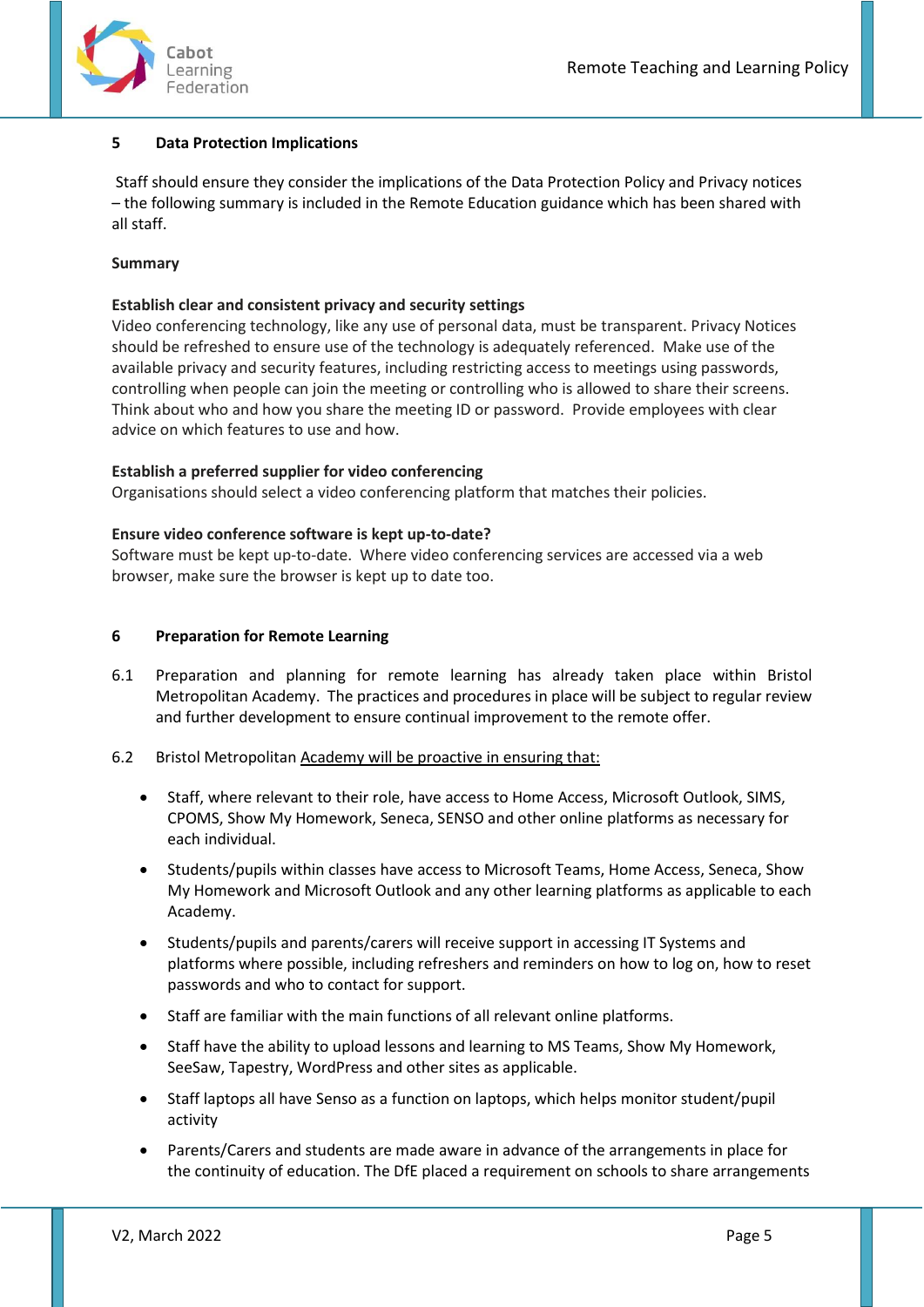

for Remote Education in February 2021. All Academies have published information for families on their websites.

- Students/pupils and families are aware that general safeguarding emails have been set up to allow them to contact the Academy should they need to.
- 6.3 Bristol Metropolitan Academy should ensure that staff are supported in the development of the above framework by:
	- Using staff meetings or setting aside professional development time to invest in Remote Education
	- Ensuring that staff have access to a suitable device in their classroom or, in the event of closure, that staff have a suitable device at home and if not, supply them with a device during the closure period if possible. **This links to the HR Guidance outlined in the Working from home guidance.**
- 6.4 Staff should ensure that:
	- They have received appropriate training required in order to support remote learning. This training is likely to be ongoing and linked to the CLF trust wide remote, blended and distance learning strategy.
	- They have read and understood the guidance outlined in the Data Protection policy, Academy Data Privacy Notice/DPN and the Information security for staff policy and linked Nimble training and that the do not download and store personal data on home devices.
	- Their computer-based teaching resources are available outside of the Academy (on MS Teams, OneDrive or OneNote).
	- They have access to key resources not available online at home e.g. key textbooks.
	- They have access to a suitable device for home use and if this is not the case then staff should alert the SLT, Senior Operations Manager or CLF IT Team.
	- They apply the same data protection and confidentiality safeguards when working at home as they would when working on site within their Academy. See Safeguarding policy and addendum for further information.

#### <span id="page-5-0"></span>**7 Continuity of Education in the Event of a Closure**

- 7.1 Bristol Metropolitan Academy will make provision for remote contact with students on a daily basis in two forms:
	- Students/pupils will have access to work that allows them to continue progress while at home.
	- Students/pupils will have the opportunity for interaction with their class teacher on a regular basis, where this is possible.
- **7.2** Bristol Metropolitan Academy should attempt to replicate the timetable that students follow through the course of a normal Academy day, whilst recognising that distance learning, supported by families, may not follow the typical routines. Teachers will need to make themselves available as part of the remote education, blended and distance learning strategy during their normal working hours. These arrangements are part of the Academy schedules and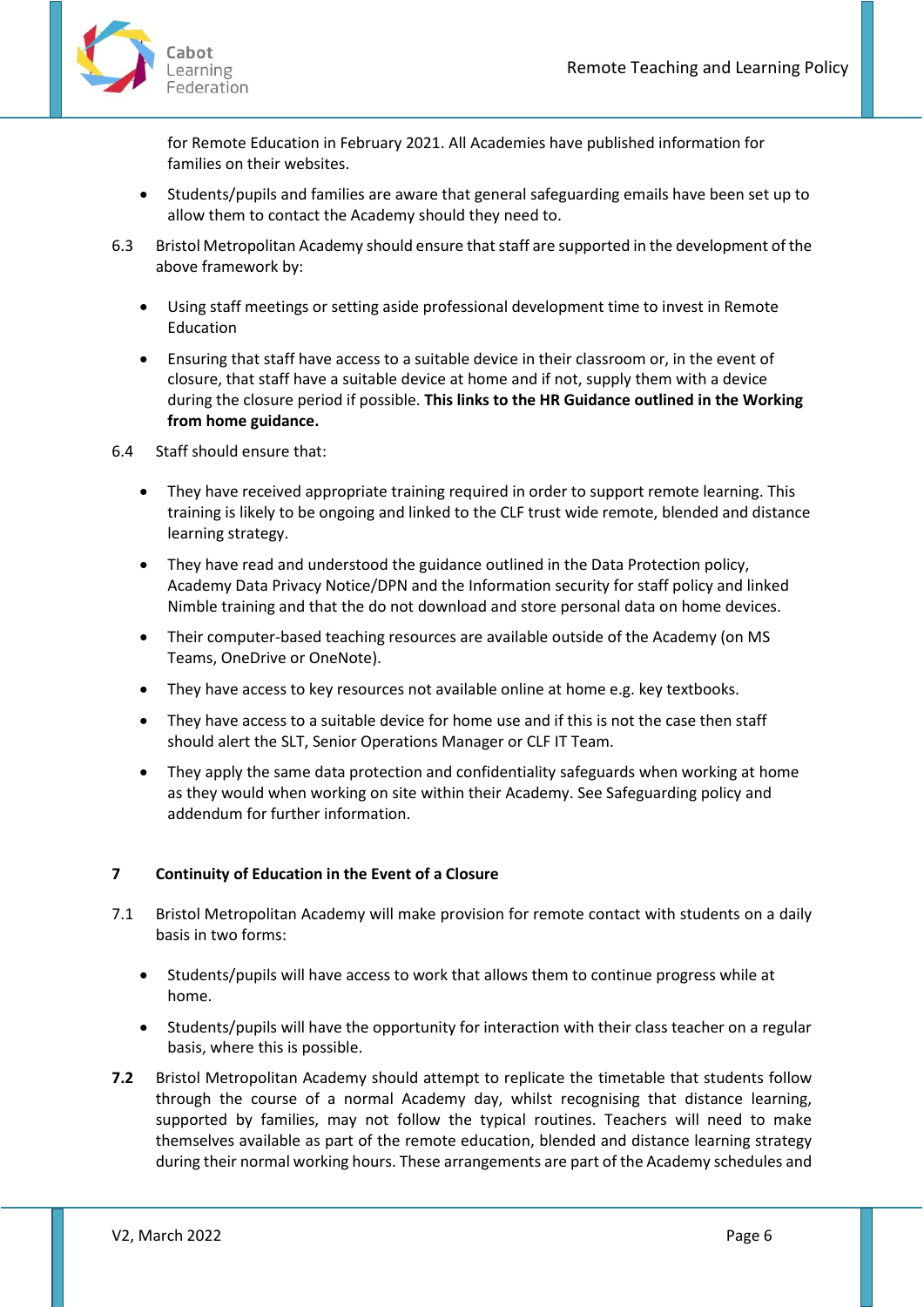

rotas and will need to be determined locally, with reference to the **CLF HR guidance outlined in the Working from home guidance.**

- 7.3 The Academy acknowledges the challenges of operating in an unfamiliar environment in that:
	- Online learning operates on a very different dynamic.
	- Some subjects and activities do not lend themselves well to remote learning.

#### • **Student/pupil expectations:**

- Students/Pupils should retain structure to their working day starting with log-in to Show my Homework at 8:40am
- Check to see the posts/resources for each lesson and work through tasks in a timely fashion.
- Complete all set work.
- Use designated email to communicate with their teachers and ask questions if they do not understand/require help within normal Academy hours. They may need to email the teacher as appropriate/if they are having difficulties with the system.
- Students/Pupils must sign off that they have completed set work as per teachers' instructions using the Show My Homework 'submit' function.
- Deadlines must be met; the SLT/Heads of Houses will be informed if they are not.
- 7.4 Teachers and support staff are expected to:
	- Upload teaching materials/lessons to Show my Homework
	- Teachers will endeavour to set work equivalent in length to the lessons on their usual timetable and be available during scheduled lessons to answer any questions pupils may have via email . It is recognised that it is not easy to estimate the time it takes for pupils to complete work and some pupils will work faster than others. An element of differentiation by outcome is to be expected. Extension tasks may be set if appropriate.
	- It may be that it is more appropriate for the teacher to set one longer task that covers several shorter lessons (e.g. a task for the whole week). The total set work should reflect the total length of lesson time that is missed.
	- Set tasks on Show my Homework that include lesson activities and resources, as well as any preparation/homework that would normally be set.
	- Mark and feedback using MS Teams assignments with the same regularity they would have done if in the Academy.
	- Make sure that all resources are available online including scanned pages of textbooks.
	- As much as possible, use the usual rewards and sanctions such as merits/demerits, and verbal praise/warnings. Academy to communicate with parents/carers if there are ongoing concerns.

#### <span id="page-6-0"></span>**8 Remote Learning Practice and Principles**

8.1 The Academy recognises different departments may use different platforms for Remote Learning interactions, although across the CLF the preferred platform is via MS Teams. Using existing Academy systems (Microsoft Teams as the preferred platform) means this provision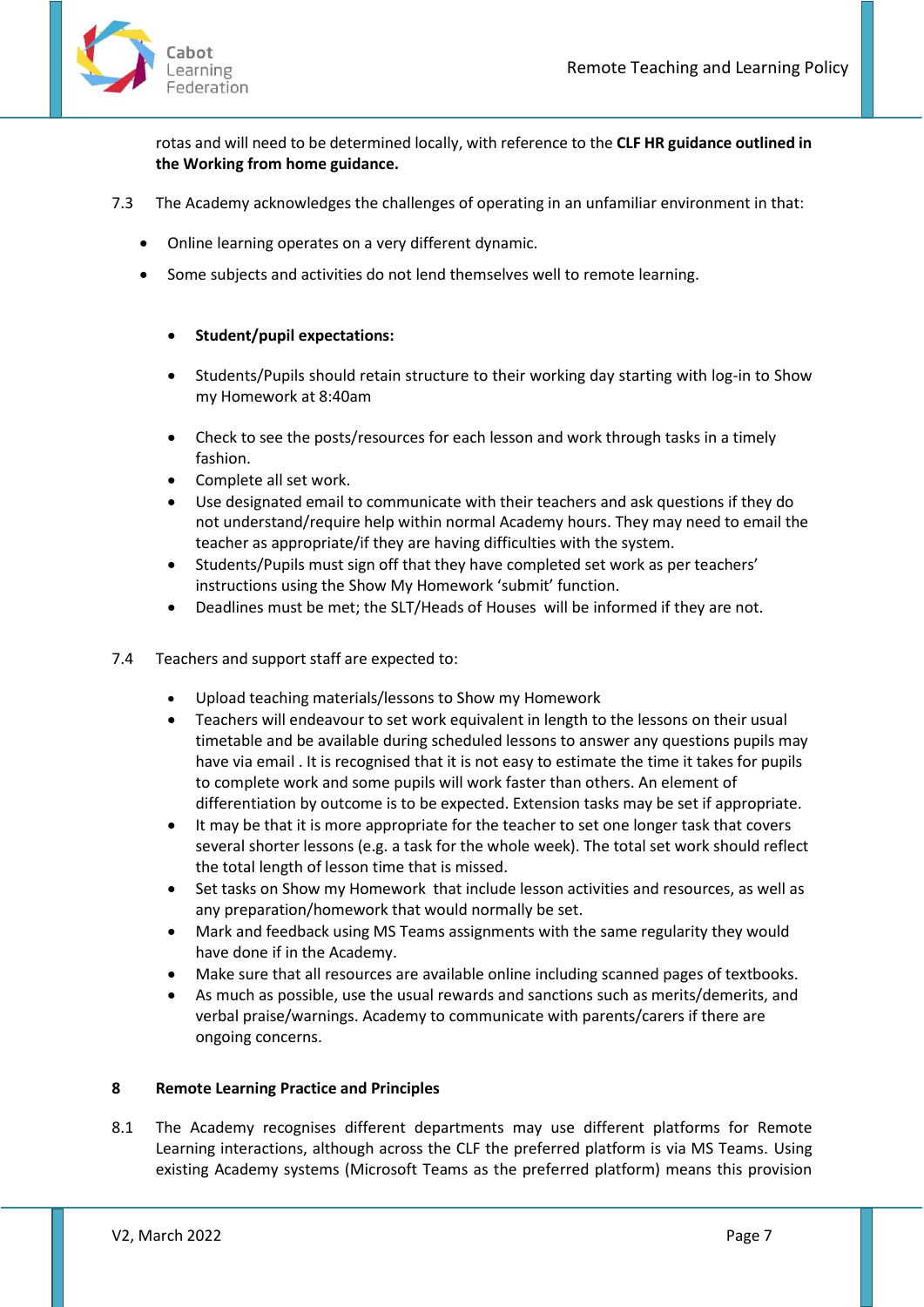

can be put into place quickly and students/pupils only need their existing login details of Academy email and password for much of their content.

- 8.2 Remote Learning interactions may take the format of a 'webinar'/live lesson, in which teachers broadcast lessons to children. Teachers are therefore unable to see students and students are unable to see each other. Recorded videos uploaded to an MS Teams channel are the most likely solution to the current Remote and blended learning procedures. Remote learning interactions must be planned in accordance with the **Safeguarding risk assessments shared with Academies and as agreed by the Principal and Safeguarding team.**
- 8.3 Principles: (Please see HR and Safeguarding guidance for further details):
	- Staff must wear suitable clothing and should be the only individual in the webinar or video.
	- Any computers used should be in appropriate areas; for example, located in appropriate and suitable spaces, and where possible, be against a neutral background.
	- Any videos should be recorded and backed up safely and securely, so that if any issues were to arise, the video can be reviewed. These videos can then be made available to students who may have been unable to view the contents until a future date and time. **See Information Security for Staff and Data Protection guidance for further details.**
	- The webinar or video should be kept to a reasonable length of time.
	- Language must be professional and appropriate.
	- Any teaching/learning software and/or platforms are suitable and raise no privacy issues; or use cases against the providers' terms and conditions (for example, no business use of consumer products).
- 8.4 The Academy is mindful that if remote working/learning is happening nationally then there may be bandwidth restrictions across the UK internet backbone. In this event, staff and students should rely on Show My Homework, Sum Dog, Seneca and Hegarty Maths to provide content and using their staff/student email.
- 8.5 Some families may not have internet access at home and Bristol Metropolitan Academy will seek to provide lesson content for its most vulnerable students if given adequate notice prior to any Academy closure.

#### <span id="page-7-0"></span>**9 Remote teaching for staff who are in self-isolation**

- 9.1 Teaching staff may be in the situation where, in line with the guidance from Public Health England, they are required to self-isolate. Staff may be well and therefore able to undertake meaningful work at home. During any such period, the Academy will ensure that the lessons are covered in a similar way to any other planned absence, so no-one need fall behind. This policy summarises the provision of remote teaching by teaching staff in this position, so that there are consistent and well understood expectations of the level of support that will be provided for all concerned.
- 9.2 If a member of staff is required to self-isolate, they are expected to:
	- Follow the normal guidelines for planned absence. They should plan resources and set cover work for another teacher, who may not be a subject specialist, to follow.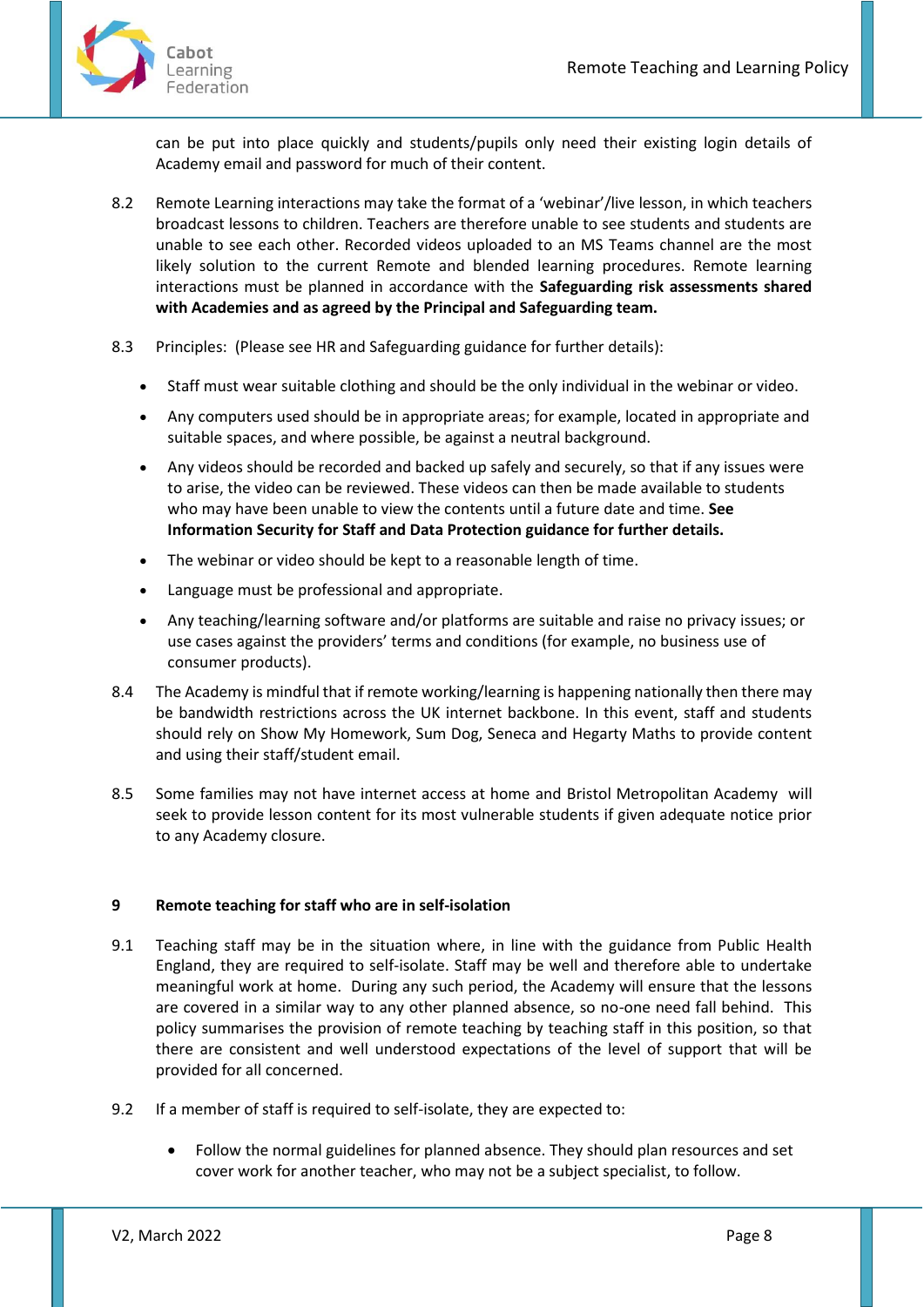

• Additionally, they should mark work and give feedback remotely.

#### <span id="page-8-0"></span>**10 Accessing Remote Learning from Providers outside of the CLF**

10.1 Students may have a varied curriculum offer and this may include tuition and support from external agencies. In the event that the Academy has to close or external agencies cannot enter the building they may offer their own Remote Learning packages. It is the responsibility of the academy to ensure that they complete a thorough review of the packages/ support on offer to ensure that they meet our safeguarding standards. The quality assurance process will be recorded and updated when appropriate. Social Workers, when appropriate (CIC, CP Plan, CIN) should be consulted when allowing students to work remotely with external provider.

#### <span id="page-8-1"></span>**11 Use of other platforms**

11.1 It is understood that there are occasions where Zoom would be the chosen or identified platform for use in specific circumstances for example parents/carers open event, or if an external provider has opted to use Zoom. The Academy's data privacy notices have been updated and the Academy is able to use Zoom if required, although it is not the chosen platform across the CLF for remote education.

#### <span id="page-8-2"></span>**12 Support for pupils with SEND, EAL and other specific learning enhancement needs**

12.1 Teachers should ensure that work is differentiated as required for all learners when setting online tasks. This includes support for EAL learners and families as required. Profiles should be made available for pupils with SEND and advice can be sought from the academy SENCO.

#### <span id="page-8-3"></span>**13 Safeguarding during a period of an Academy closure**

13.1 In the event of an Academy closure, pupils, parents, carers and teachers are reminded that the Academy's Safeguarding Policy still applies to all interactions between pupils and teachers. In that policy, there are specifically prohibited behaviours and reporting obligations to which teachers must adhere, whether they are at home, in the community or at the Academy.

#### <span id="page-8-4"></span>**14 Information for parents/carers**

- 14.1 Parents/Carers will find the following useful information already on Academy websites, Academy based social media profiles and other forms of communications e.g. Show My Homework Parent App:
	- Email contact details for their child's teachers.
	- Information on work set.
	- Up to date information on Academy closure.